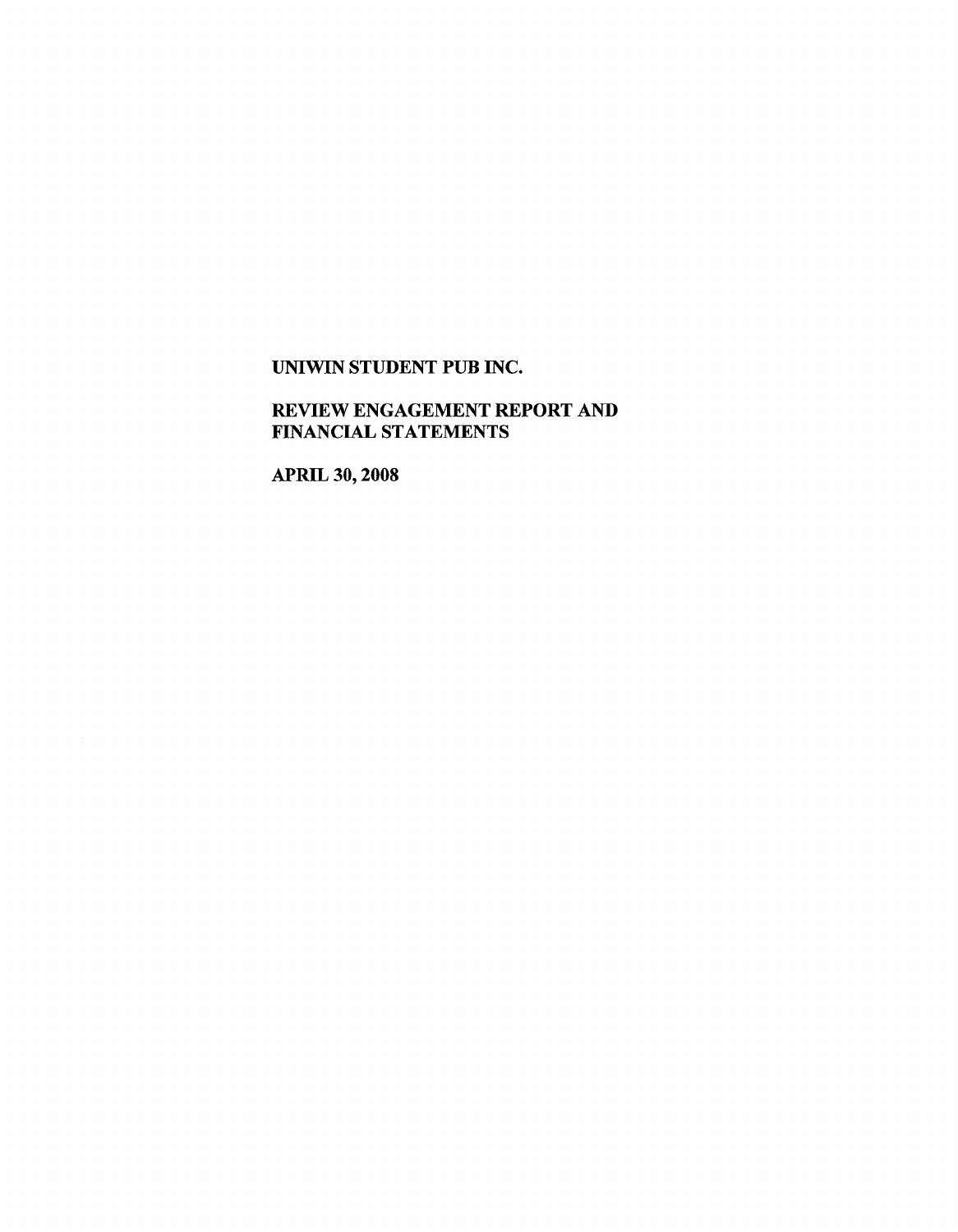## **REVIEW ENGAGEMENT REPORT**

To the President of Uniwin Student Pub Inc.

We have reviewed the balance sheet of Uniwin Student Pub Inc. as at April 30, 2008 and the statements of income, retained earnings and cash flows for the year then ended. Our review was made in accordance with Canadian generally accepted standards for review engagements and accordingly consisted primarily of enquiry, analytical procedures and discussion related to information supplied to us by the company.

A review does not constitute an audit and consequently we do not express an audit opinion on these financial statements.

Based on our review, nothing has come to our attention that causes us to believe that these financial statements are not, in all material respects, in accordance with Canadian generally accepted accounting principles.

Collins Barrow Windsor LLP

October 3, 2008 Licensed Public Accountants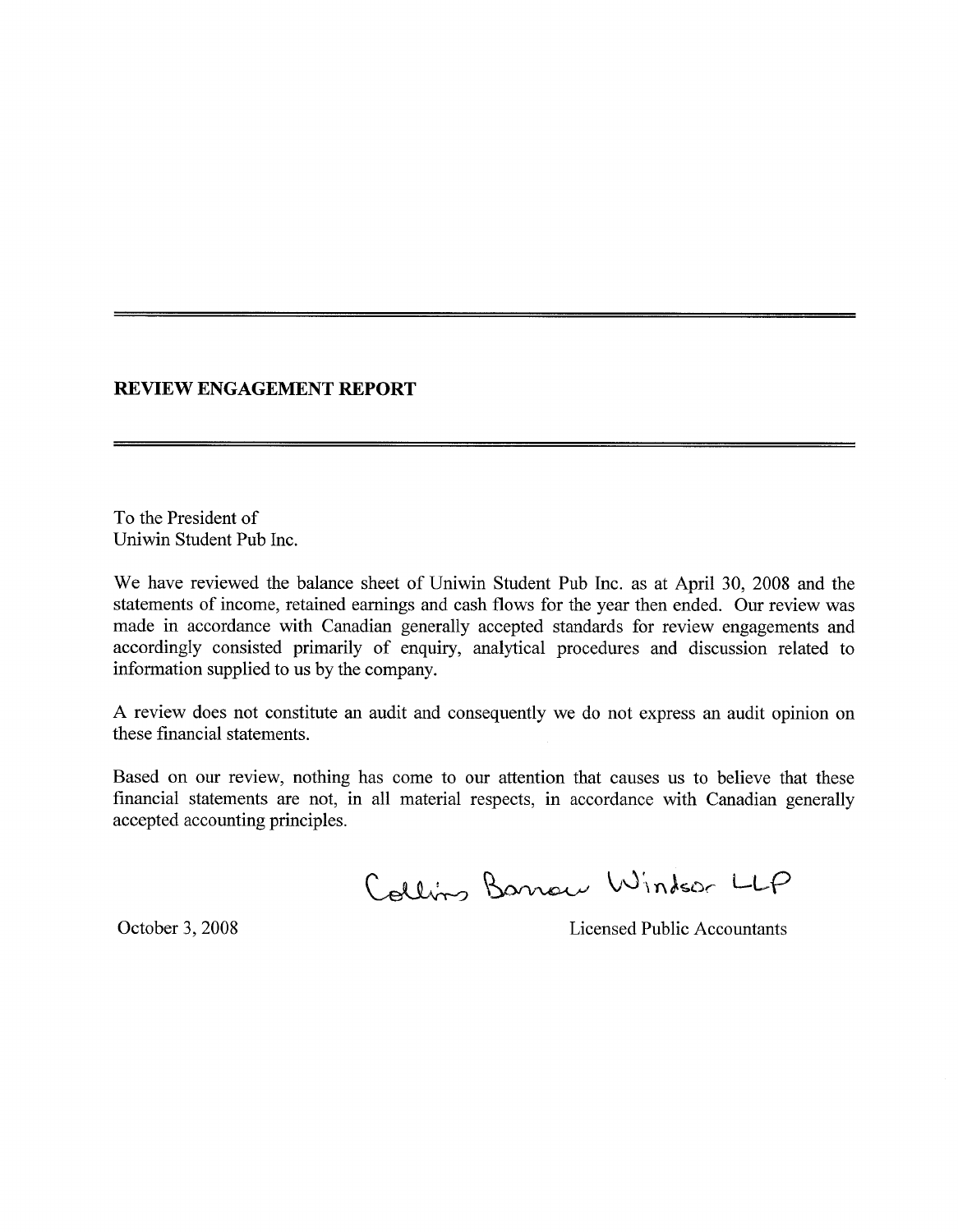# FINANCIAL STATEMENTS (Unaudited)

# **APRIL 30, 2008**

| Statement of income            |       |
|--------------------------------|-------|
| Statement of retained earnings |       |
| Balance sheet                  |       |
| Statement of cash flows        |       |
| Notes to financial statements  | 5 - 8 |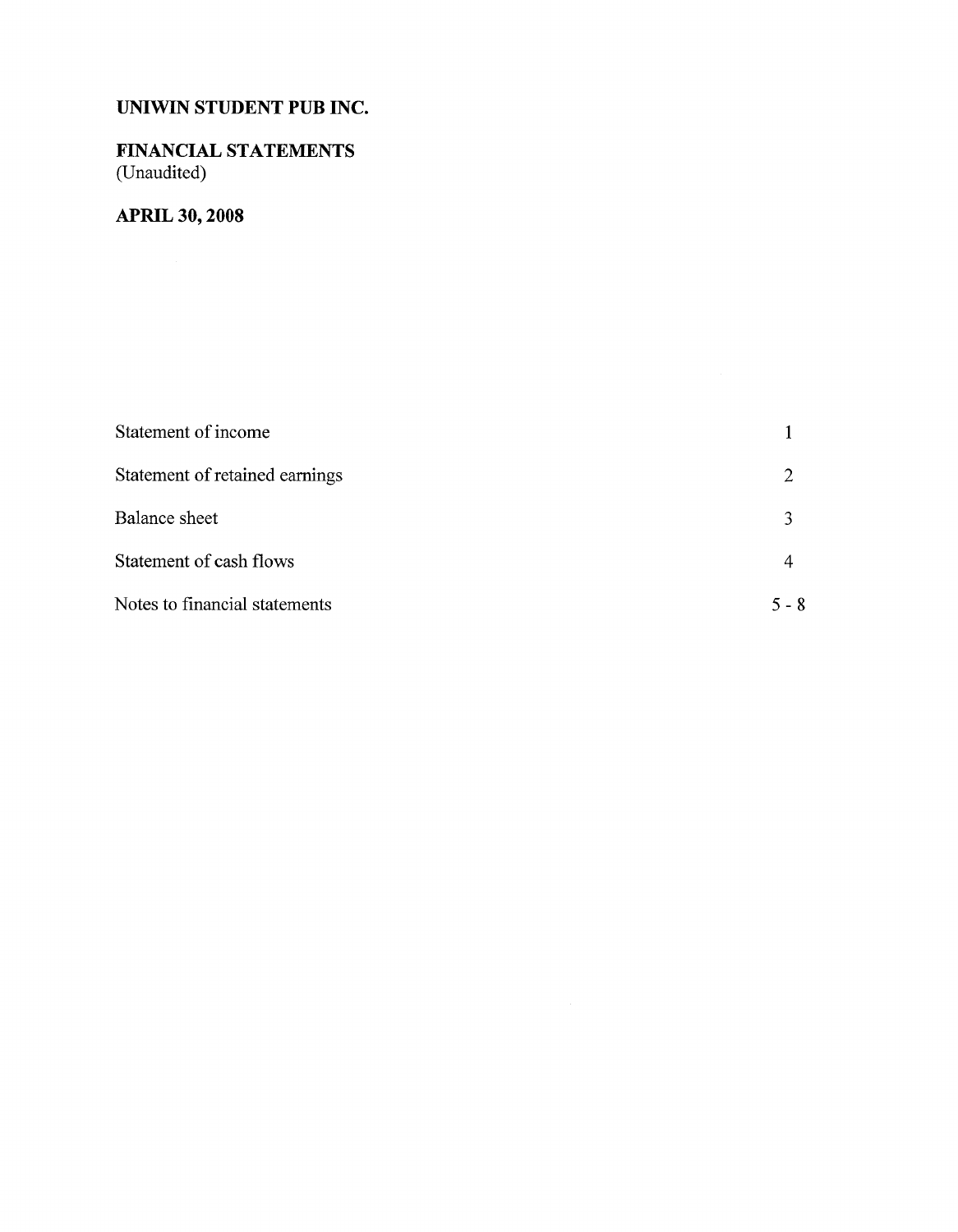# **STATEMENT OF INCOME**

(Unaudited)

# **YEAR ENDED APRIL 30, 2008**

|                           |                | 2008          | 2007                           |
|---------------------------|----------------|---------------|--------------------------------|
| <b>REVENUE</b>            |                |               |                                |
| Beer                      | \$             | 172,108       | \$<br>150,386                  |
| Food and other            |                | 201,701       | 172,040                        |
| Liquor                    |                | 137,765       | 105,279                        |
|                           |                |               |                                |
|                           |                | 511,574       | <u>427,705</u>                 |
| <b>COST OF SALES</b>      |                | 317,575       | 251,604                        |
| <b>GROSS PROFIT</b>       |                | 193,999       | <u>176,101</u>                 |
| <b>EXPENSES</b>           |                |               |                                |
| Advertising and promotion |                | 6,991         | 22,305                         |
| <b>Bad debts</b>          |                | 2,915         | 7,921                          |
| Bar supplies and laundry  |                | 465           | 928                            |
| Equipment rental          |                | 2,643         | 2,391                          |
| Insurance                 |                | 12,000        | 15,000                         |
| Interest and bank charges |                | 6,512         | 5,699                          |
| Memberships               |                | 436           | 3,072                          |
| Office and sundry         |                | 17,573        | 20,519                         |
| Police services           |                | 4,177         | 6,752                          |
| Professional fees         |                |               | 3,000                          |
| Production costs          |                | 11,466        | 6,065                          |
| Repairs and maintenance   |                | 2,650         | 4,787                          |
| Salaries and benefits     |                | 220,097       | 176,968                        |
| Telephone                 |                | 1,112         | 1,843                          |
| Training and travel       |                | 290           | 390                            |
|                           |                | 289,327       | 277,640                        |
|                           |                | (95,328)      | (101, 539)                     |
| <b>OTHER INCOME</b>       |                | <u>14,105</u> | 43,127                         |
| <b>NET LOSS</b>           | $\overline{2}$ | (81,223)      | $\mathbf{\Sigma}$<br>(58, 412) |

 $\hat{\boldsymbol{\beta}}$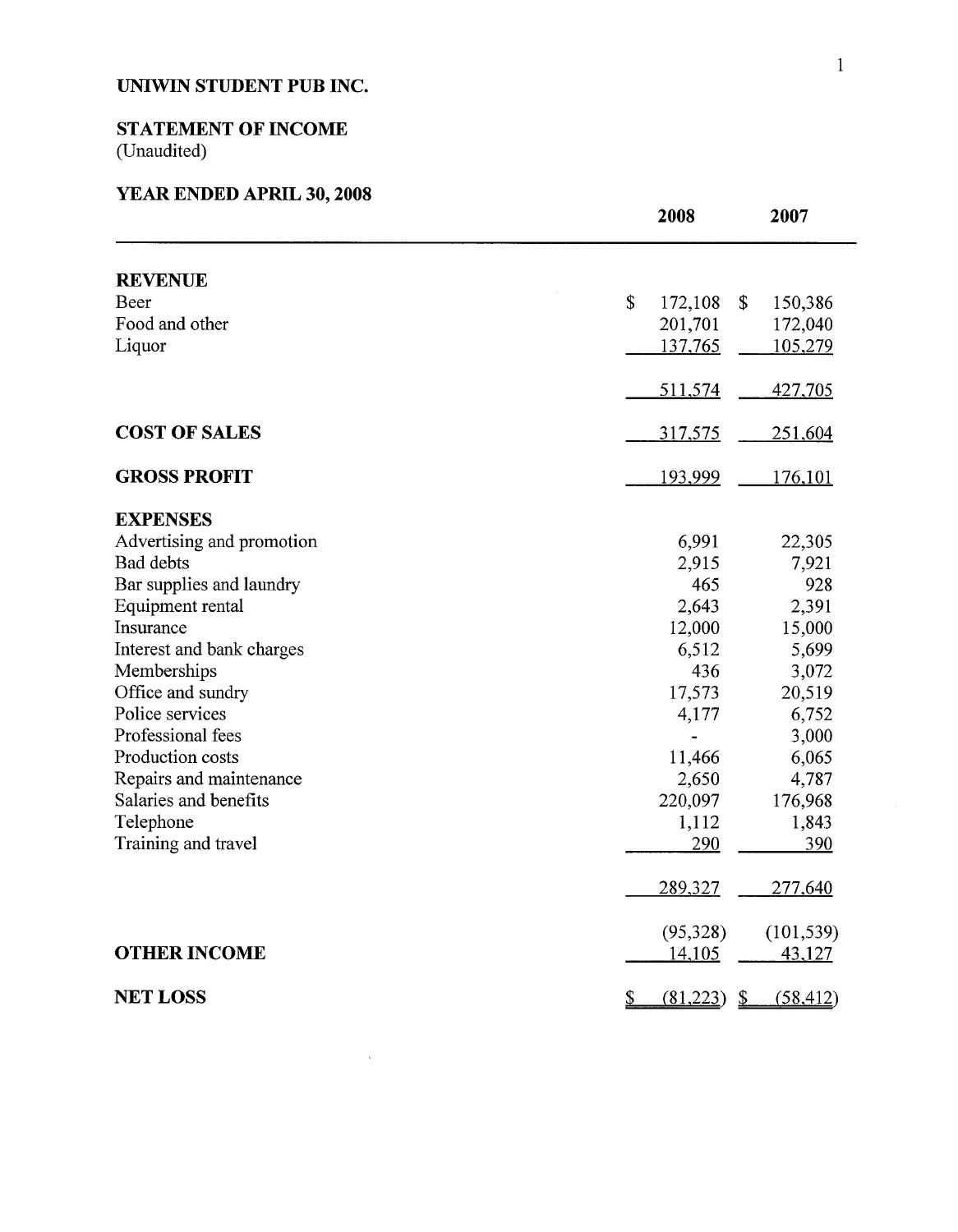# STATEMENT OF RETAINED EARNINGS (Unaudited)

# YEAR ENDED APRIL 30, 2008

 $\hat{\mathcal{A}}$ 

|                           | 2008<br>2007                 |  |
|---------------------------|------------------------------|--|
| <b>DEFICIT, BEGINNING</b> | $$$ (798,963) \$ (740,551)   |  |
| <b>NET LOSS</b>           | $(81,223)$ $(58,412)$        |  |
| <b>DEFICIT, ENDING</b>    | $(880, 186)$ \$ $(798, 963)$ |  |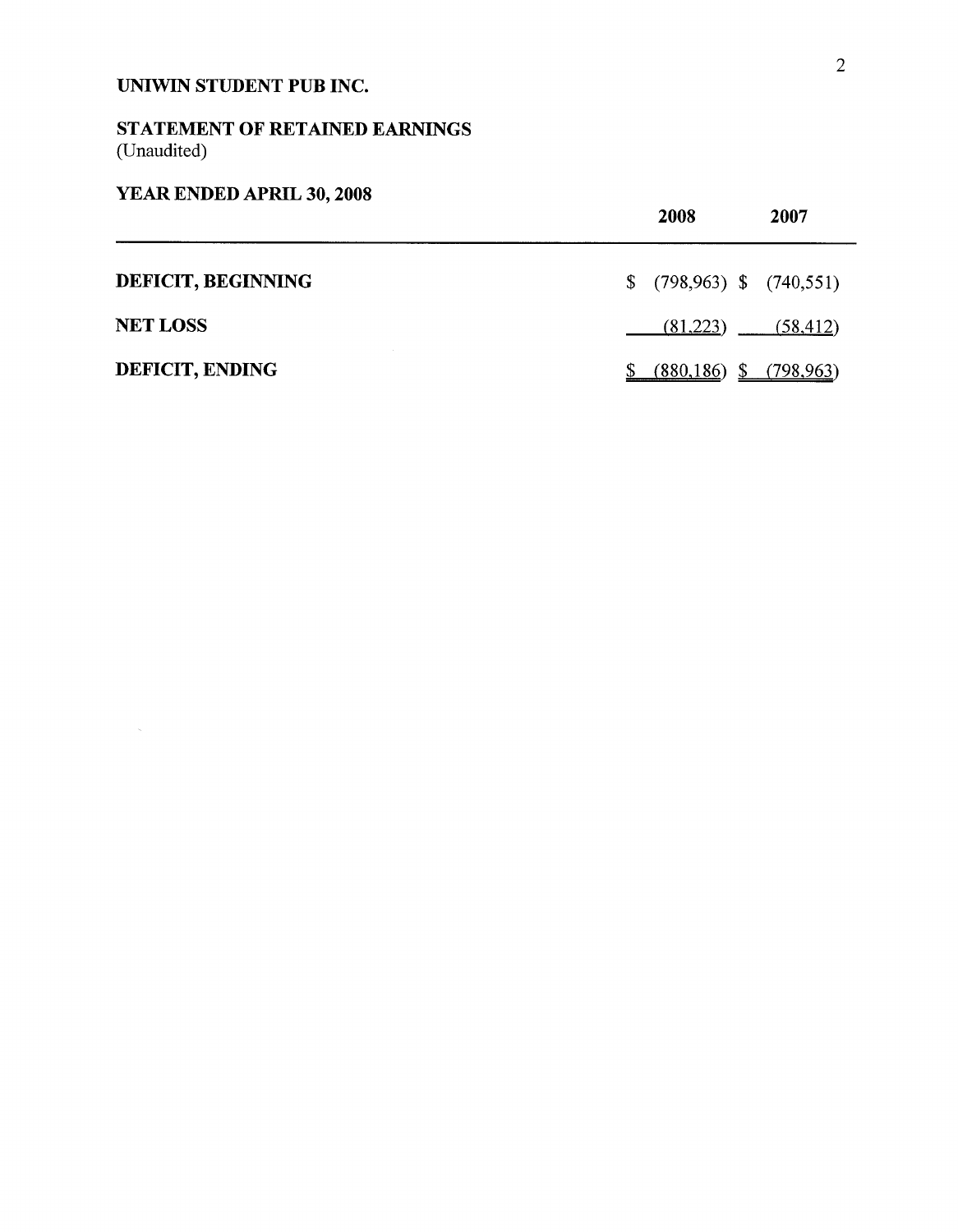## BALANCE SHEET

(Unaudited)

| <b>APRIL 30, 2008</b>                                                                                                              | 2008                                                      | 2007                                           |
|------------------------------------------------------------------------------------------------------------------------------------|-----------------------------------------------------------|------------------------------------------------|
| <b>ASSETS</b>                                                                                                                      |                                                           |                                                |
| <b>CURRENT ASSETS</b><br>Cash<br>Accounts receivable<br>Inventories<br>Prepaid expenses                                            | $\boldsymbol{\mathsf{S}}$<br>$7,567$ \$<br>3,968<br>1,008 | 16,592<br>5,522<br>10,186<br>579               |
| <b>LIABILITIES</b>                                                                                                                 | <u>12,543</u>                                             | $\mathcal{S}$<br>32,879                        |
| <b>CURRENT LIABILITIES</b><br>Accounts payable and accrued charges<br>Due to the University of Windsor Students' Alliance (note 6) | $\mathbf S$<br>18,581<br>807,132                          | $\boldsymbol{\mathsf{S}}$<br>13,694<br>751,132 |
| <b>SHAREHOLDERS' DEFICIENCY</b>                                                                                                    | 825,713                                                   | 764,826                                        |
| <b>CAPITAL STOCK</b> (note 4)<br><b>CONTRIBUTED SURPLUS</b><br><b>DEFICIT</b>                                                      | 100<br>66,916<br>(880, 186)                               | 100<br>66,916<br>(798, 963)                    |
|                                                                                                                                    | (813, 170)                                                | (731, 947)                                     |
|                                                                                                                                    | <u>12,543</u>                                             | 32,879                                         |

## **ON BEHALF OF THE BOARD**

**Director Director**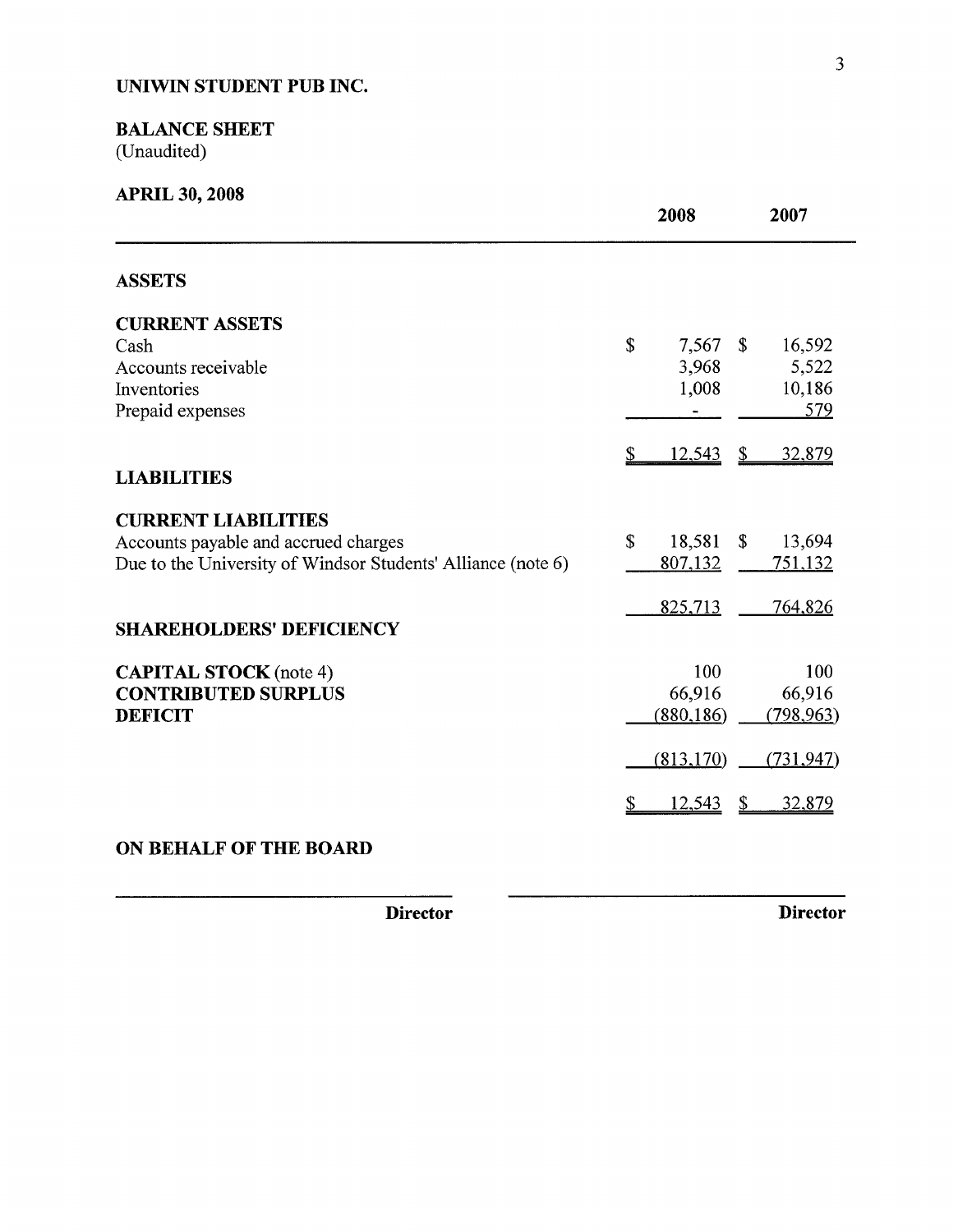# STATEMENT OF CASH **FLOWS**

(Unaudited)

# **YEAR ENDED APRIL 30, 2008**

|                                                                                                      | 2008             | 2007       |
|------------------------------------------------------------------------------------------------------|------------------|------------|
| <b>CASH FLOWS FROM OPERATING ACTIVITIES</b>                                                          |                  |            |
| Cash receipts from customers                                                                         | \$<br>530,148 \$ | 486,378    |
| Cash paid to suppliers and employees                                                                 | (588, 661)       | (483, 389) |
| Interest paid                                                                                        | (6,512)          | (5,699)    |
|                                                                                                      | (65,025)         | (2,710)    |
| <b>CASH FLOWS FROM FINANCING ACTIVITIES</b><br>Advance from University of Windsor Students' Alliance | 56,000           |            |
| <b>DECREASE IN CASH POSITION</b>                                                                     | (9,025)          | (2,710)    |
| <b>CASH POSITION, BEGINNING</b>                                                                      | 16,592           | 19,302     |
| <b>CASH POSITION, ENDING</b>                                                                         | 7,567            | 16,592     |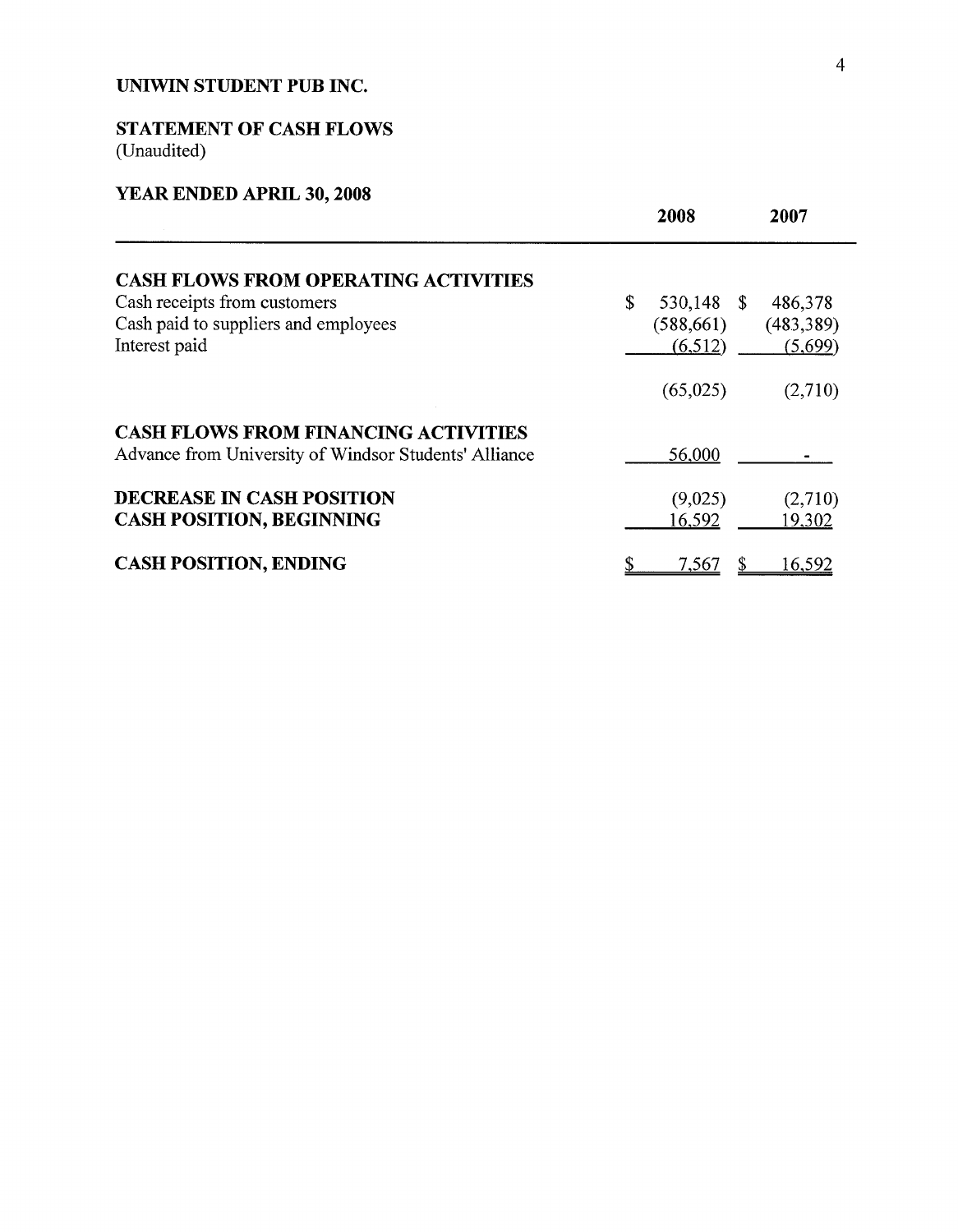NOTES TO FINANCIAL STATEMENTS (Unaudited)

#### **APRIL 30, 2008**

## 1. NATURE OF ACTIVITIES

The company, incorporated under the laws of Ontario, operates an on-campus restaurant and bar in the basement of the CAW Student Centre at the University of Windsor.

### 2. SIGNIFICANT ACCOUNTING POLICIES

### **GOING CONCERN**

These financial statements have been prepared on the basis of accounting principles applicable to a "going-concern", which assume that the company will continue in operation for the foreseeable future and will be able to realize its assets and discharge its liabilities in the normal course of its operations.

The company has accumulated a deficit which has been funded by advances from the University of Windsor Students' Alliance.

The ability of the company to finance its ongoing operations is dependent upon the continued support of the University of Windsor Students' Alliance to provide the necessary working capital when required, until such point when profitable operations can be achieved in order to repay advances.

These financial statements do not reflect adjustments that would be necessary if the "goingconcern" assumption was not appropriate because management believes that the actions already taken, or planned, will mitigate the adverse conditions and events which raise doubts about the validity of the "going-concern" assumption used in preparing these financial statements.

## **INVENTORIES**

Inventories are valued at the lower of cost and net realizable value. Cost is determined on the firstin, first-out basis.

## REVENUE RECOGNITION

The company recognizes revenue when persuasive evidence of an arrangement exists, services are performed, the price to the customer is fixed or determinable, and collection is reasonably assured.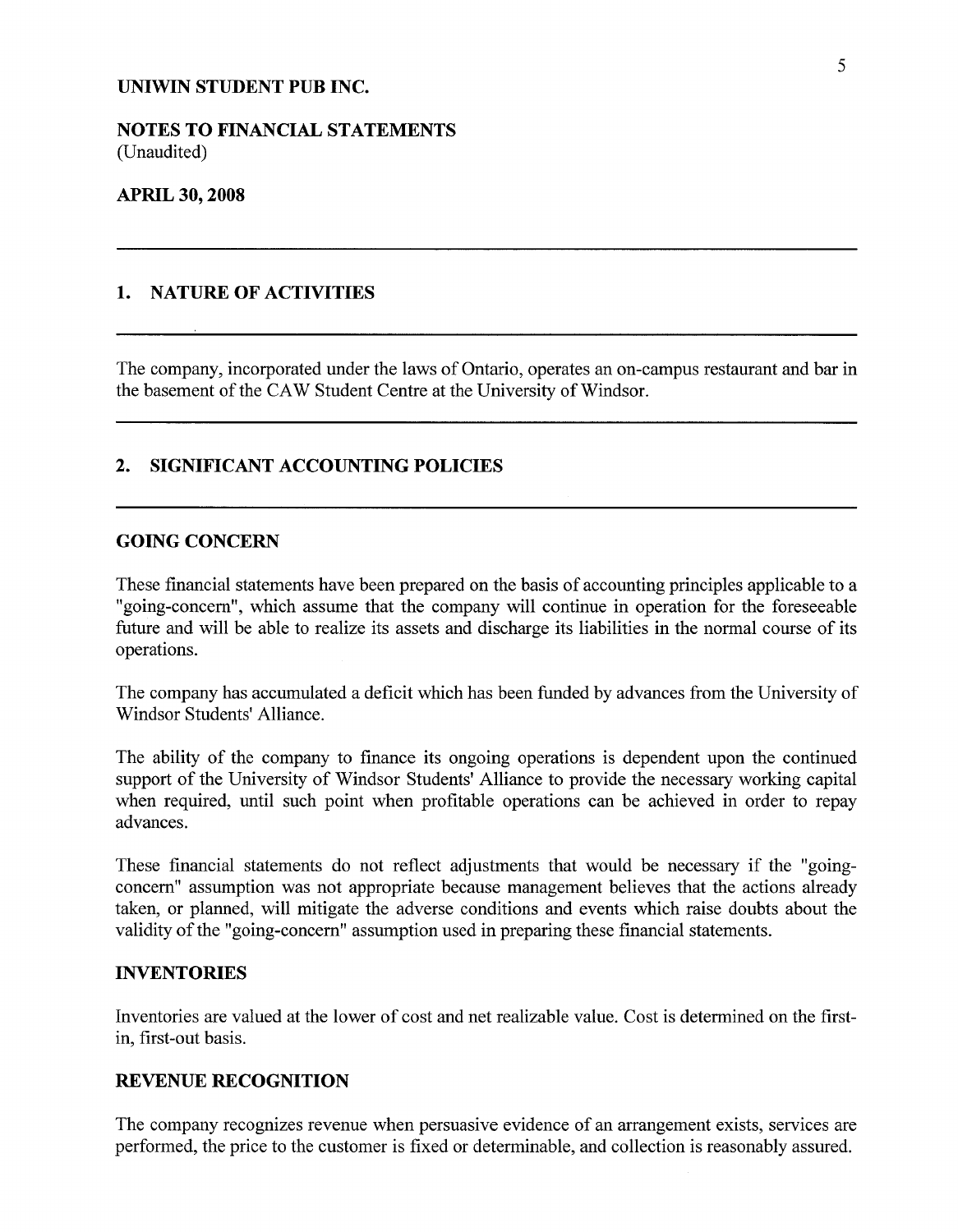NOTES TO FINANCIAL STATEMENTS (Unaudited)

#### **APRIL 30, 2008**

### 2. SIGNIFICANT ACCOUNTING POLICIES-continued

#### USE OF ACCOUNTING ESTIMATES

The preparation of financial statements in conformity with Canadian generally accepted accounting principles requires management to make estimates and assumptions that effect the reported amounts of assets and liabilities and disclosures of contingent assets and liabilities at the date of the financial statements and the reported amounts of revenues and expenses during the reporting period. Actual results could differ from these estimates.

## 3. OPERATING AGREEMENT

The company is run under an operating agreement with the University of Windsor Students' Alliance and the University of Windsor which was subject to an additional five year renewal on June 30, 2004. As of October 3, 2008 the expired operating agreement had not been renewed.

Effective August 31, 1999 The University of Windsor assigned its shares in the Uniwin Student Pub Inc. to the University of Windsor Students' Alliance in exchange for forgiveness of all monies owed by or to the Uniwin Student Pub Inc., under specified terms. Accordingly, the balance due to the University of Windsor has been converted to contributed surplus.

# **4. CAPITAL STOCK <sup>2008</sup> 2007 AUTHORIZED** Unlimited Class A, voting, common shares Unlimited Class B, non-voting, redeemable and retractable at the paid up capital plus declared and unpaid dividends, noncumulative dividends at an annual rate of 10% Unlimited Class C shares, non-voting, fully participating ISSUED 100 Class A common shares 8 100 \$ 100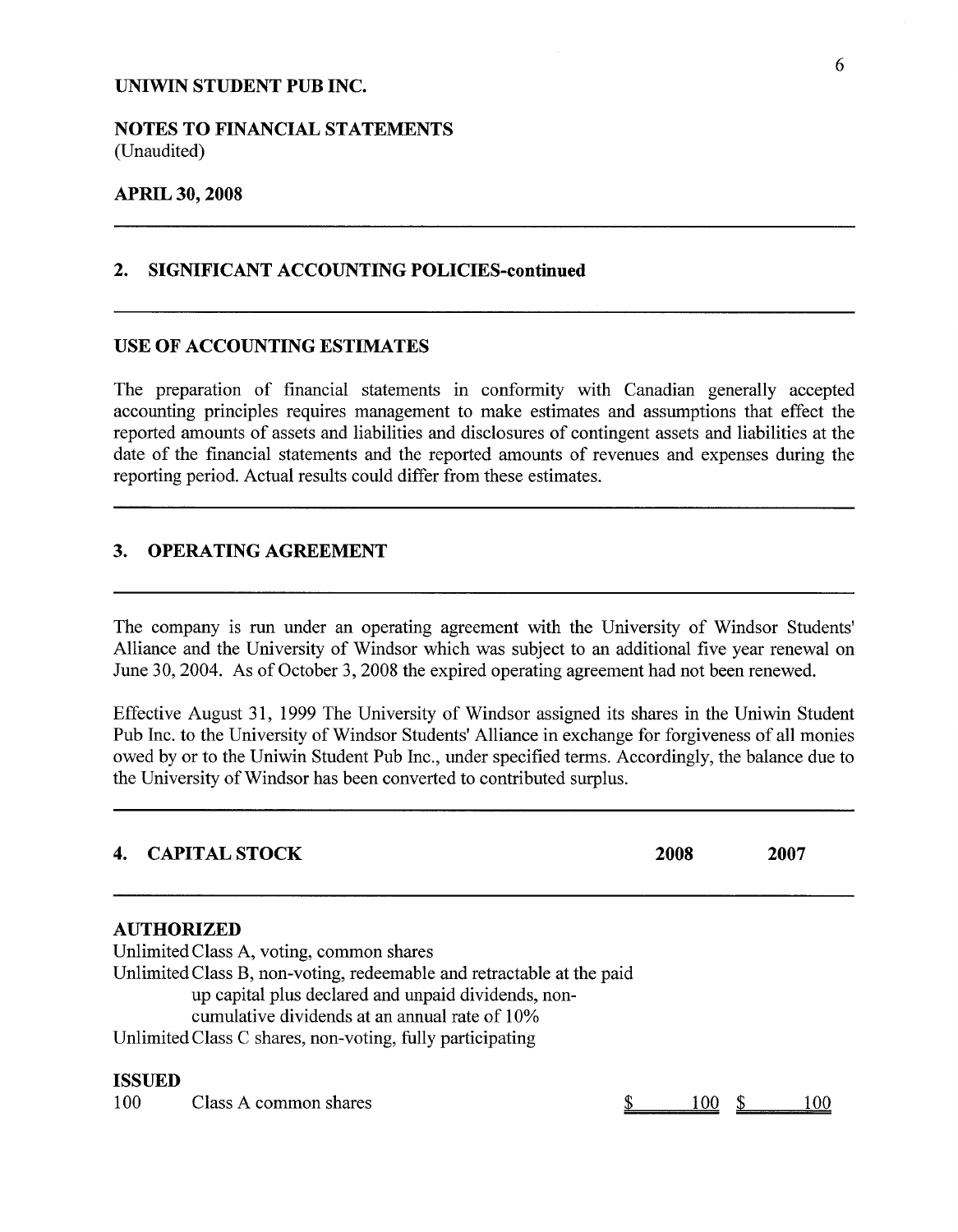NOTES TO FINANCIAL STATEMENTS (Unaudited)

#### **APRIL 30, 2008**

## 5. TAX BENEFITS AVAILABLE

The financial statements do not reflect potential tax reductions available through the application of losses carried forward against future years' earnings otherwise subject to income tax. These losses expire as follows:

Expiry Date

| 2009 | \$<br>81,458 |  |
|------|--------------|--|
| 2010 | 177,723      |  |
| 2011 | 121,130      |  |
| 2015 | 105,067      |  |
| 2016 | 3,406        |  |
| 2017 | 58,412       |  |
| 2018 | 81,223       |  |
|      | 628,419<br>Φ |  |

#### **6. RELATED PARTY TRANSACTIONS**

Amounts due to the University of Windsor Students' Alliance are unsecured, interest free and with no specific terms of repayment.

Included in accounts receivable is a balance owing from the University of Windsor Students' Alliance of \$1,780 (2007 - \$0).

The company has granted general security agreements over all of the assets of the company to the University of Windsor Students' Alliance.

Equipment with a net book value of \$42,563 (2007 - \$47,530) owned by the University of Windsor Students' Alliance was provided to the company for its use. The University of Windsor Students' Alliance has not charged any rent to the company for the use of this equipment or its premises or administratative services provided.